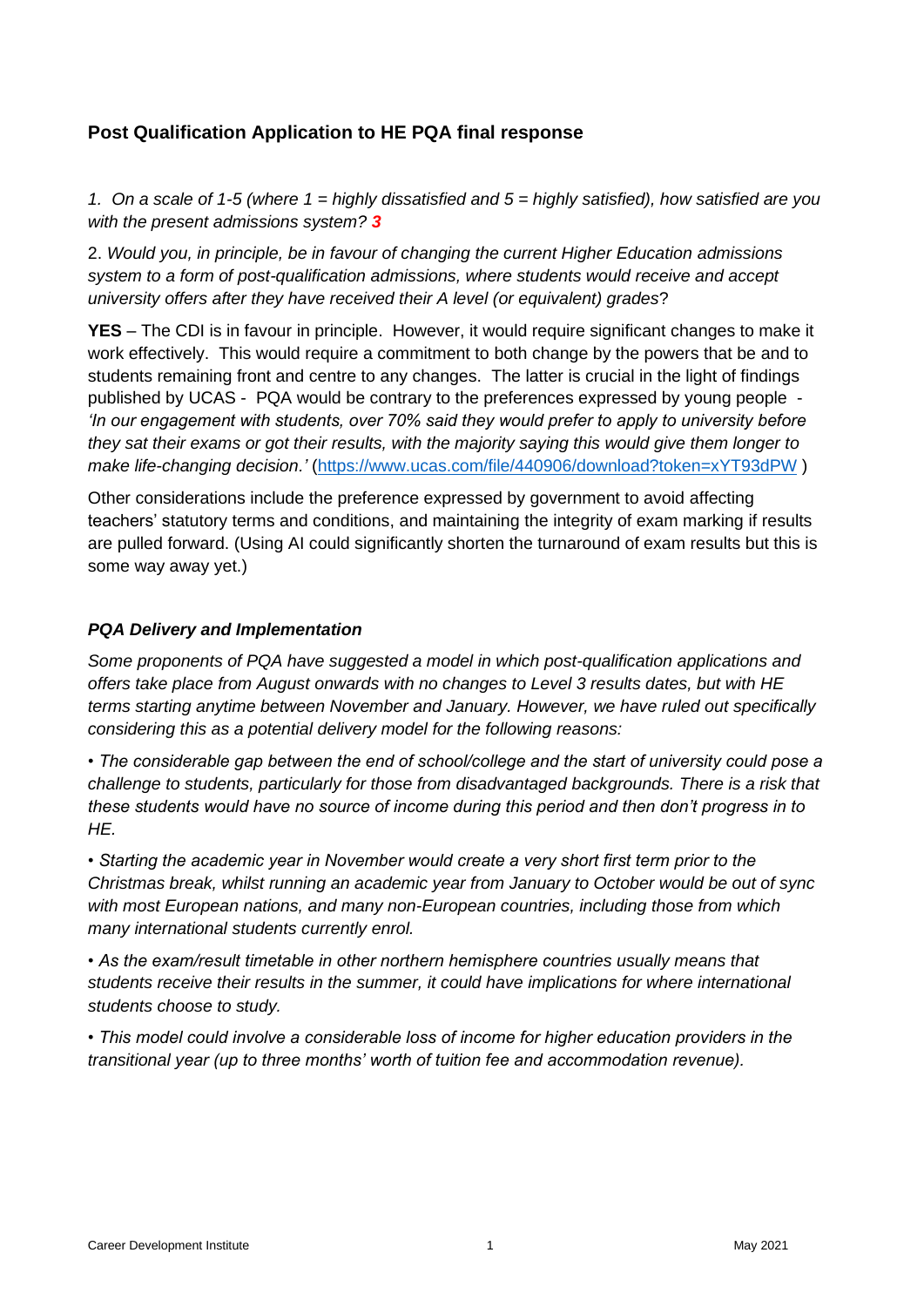*1. If you think these issues should not rule out consideration of the model above, please explain why, providing supporting evidence where possible.*

#### **The CDI support ruling out this model**

#### *Model 1: 'post-qualification applications and offers'*

*'Post-qualification applications and offers', with a longer application window created by moving results dates forward to the end of July and HE term dates back to the first week of October.* 

*Currently, A levels take place between May and June, and results are usually published on the Thursday closest to mid-August, with results of other Level 3 and vocational and technical qualifications (VTQs) generally published around the same time. The majority of HE providers welcome new starters to their institutions between mid-September and mid-October.*

*By moving results dates forward to the end of July and starting the university term no earlier than the first week of October, a longer period between students getting their results and starting university could be carved out. This period should allow at least six weeks for the processing of applications, and the making of offers. It would also continue to allow universities to provide a 10 week first term before Christmas.*

*We recognise that courses which require additional entrance tests, auditions and/ or interviews will also need to be accommodated in this system, and we would welcome views on how this could be done.*

*We are exploring different options on how to move results days earlier, with our preference being to compress the exam timetable, the marking period and the requirement for UCAS to receive results data well in advance of results day. Other options could include exams being held earlier but the feasibility and impact of this is something we want to explore in this consultation and through wider engagement.*

*It is expected that under this model students could require support in choosing courses and completing their applications. This support could be targeted at specific groups of students and could be provided in a number of ways such as through support staff. However we recognise that if teachers were expected to provide this support there could be implications for their statutory terms and conditions. Our preference would be to avoid affecting teachers' conditions or workloads as much as possible and we would encourage respondents to provide their views and suggestions on how to avoid this.*

#### *Questions for Model 1*

*1. Do you think this system would be better than the current system, worse, or no significant improvement? In the text box below, you can refer to the potential costs, adverse effects or implementation challenges of such a reform.*

 $\Box$  Better than the current system

 $\Box$  Worse than the current system

#### □ No significant improvement

It is not clear how such a reform would address the concerns raised in the consultation:

- The need for a system of admissions that is less complex and easier to navigate
- Ensuring that applicants have the necessary information to make an informed choice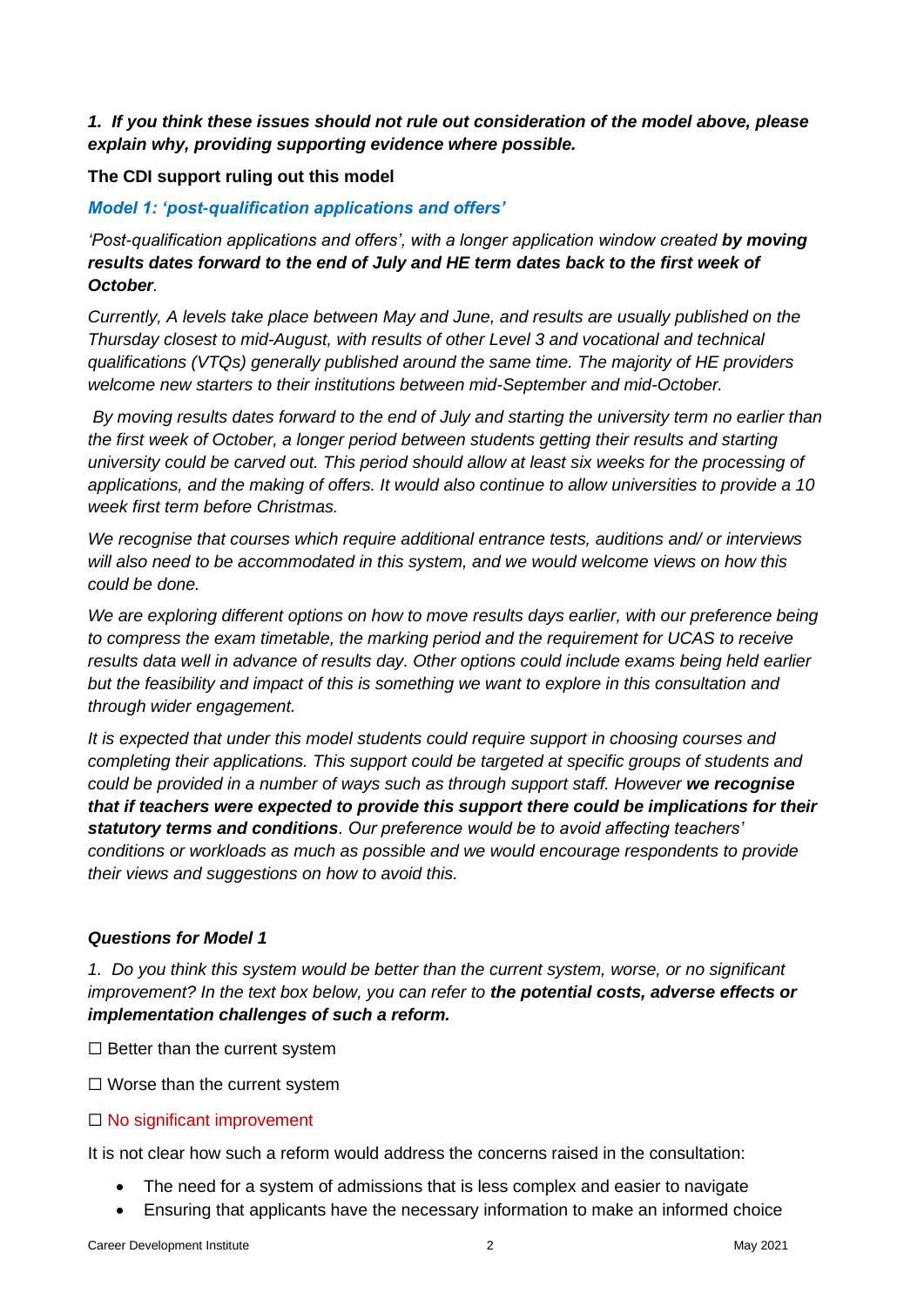- Discouraging applicants from selecting an offer that is not in their best interest
- Have sufficient knowledge to work the system to their advantage so '*they can pick the right course at the right university with a high degree of certainty they are making the right choice(Sir Peter Lampl, Sutton Trust 2017'*
- The commitment to fairness, quality of learning and teaching, and access

*2. Please provide your views on Level 3 results day being brought forward to the end of July, in order to provide time for students to apply to Higher Education, with their Level 3 results already known. What effect do you think this could have on students, teachers, schools and colleges and how best could this be facilitated?*

Bringing Level 3 results forward to the end of July would

- Reduce the time available in the curriculum to cover the course content. Level 3 course could begin in the last term of year 11, prior to GCSE results although this would raise its own issues
- Defer the completion of the UCAS application, references and personal statement. These could be prepared on where one anticipates applying, subject to results although this would be no improvement on the current process
- Place additional pressure on all at the end of the academic year. To address terms could be extended although this would require changes to Departmental learning hours guidelines and potentially employees' terms and conditions
- It would cause a last-minute scramble to select and arrange under-graduate accommodations and secure student loans
- Detract from any extra curriculum learning or work experience opportunity

3. *Please provide your views on the support applicants will need to make their applications to Higher Education under this model, and do you have views on when and how this could be offered? How could students best prepare their application for HE before they receive their Level 3 (A Level and equivalent) result?*

*This can include reference to support for researching and completing applications, deciding which offers to accept, and support put in place before they start HE. It could also refer to ensuring that all applications are treated fairly by higher education providers.*

The Post Qualifications Admissions Reform consultation document raises a number of concerns. This includes applicants not having the necessary information to make an informed choice, increasing the likelihood that they will make poor decisions, which could lead to poor outcomes. The one key piece of information they lack is confirmation of their exam grades. The necessary information to make an informed choice extends well beyond this. Applicants need career guidance support to enable them to identify possible career pathways, they need an understanding of themselves and of the range of opportunities available to them, decision-making skills and sufficient knowledge to navigate the transition system. The acquisition of this knowledge, understanding and skills is not reliant on when exam results are published. Rather it is dependent on school and colleges giving careers education and guidance priority and being in receipt of funding to enable such activities throughout the level 3 programme of learning, including access to a qualified careers professional.

*4. Do you have views on any additional factors that should be considered in relation to potential effects on disadvantaged groups, and students with disabilities, mental health issues or other special needs?*

Career Development Institute 2021 and the state of the 3 May 2021 It is important that all young people, especially disadvantaged groups and students with disabilities, mental health issues or other special needs have access to personal career guidance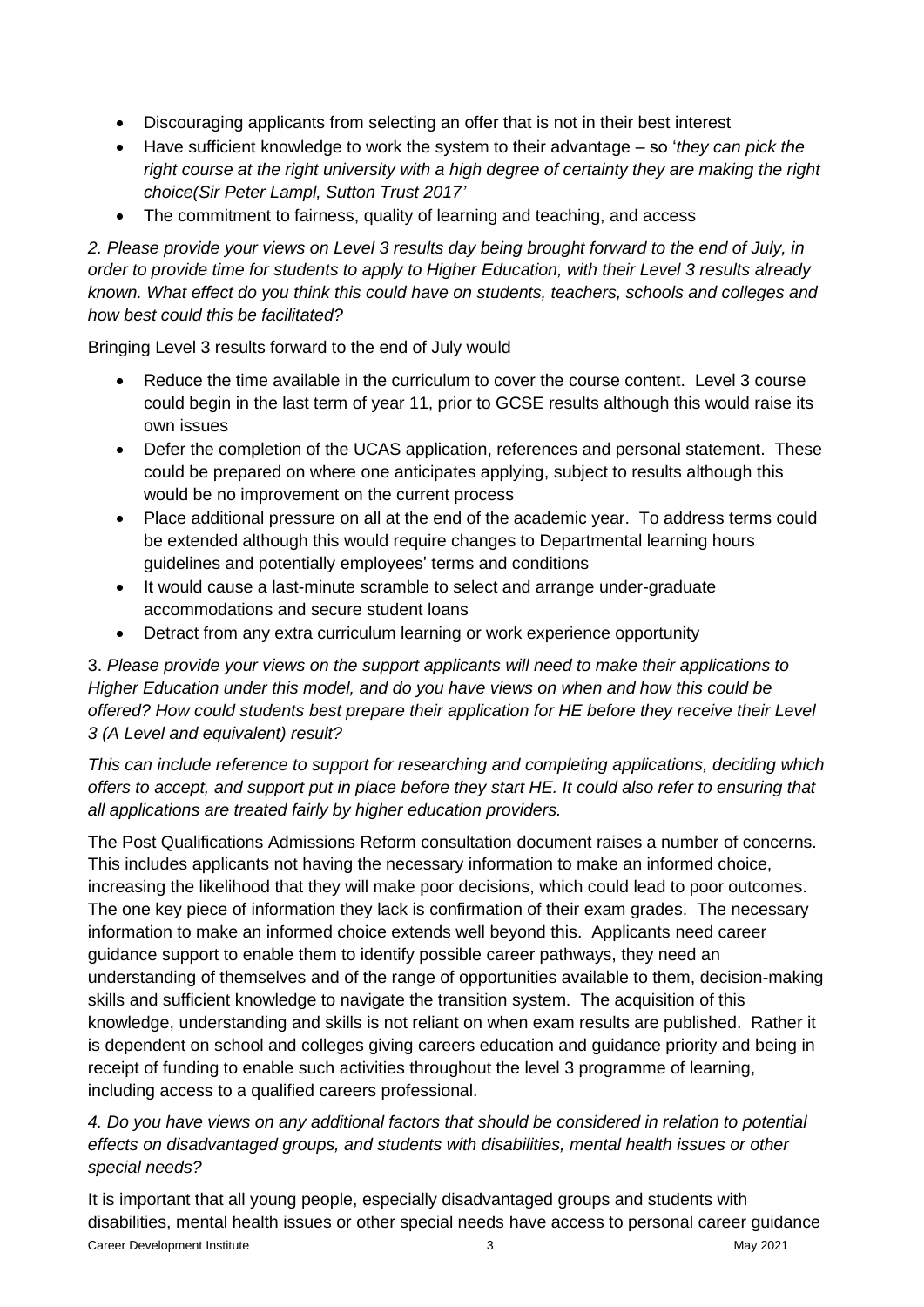from a qualified careers professional able to support, enable and empower them in making the right choice. However, while those in Scotland, Wales and Northern Ireland have access to an all-age careers service, in England, young people only have access when the school pays for it – despite what the statutory guidance says - and this service is patchy. Moreover those not in education or home schooled - potentially those most in need - are excluded from careers information, advice and guidance provision.

*5. Please provide your views on how additional entry tests, auditions and interviews could be accommodated under this model.*

# No comment

*6. Under this model, would you expect there to be implications for the way in which students apply, which for most undergraduate students is currently through a centralised admissions service (UCAS), rather than directly to higher education providers?*

☐ Yes

☐ No

 $\Box$  Not sure However a centralised UK-wide system is better able to ensure fair and equal access. The proposed changes to the system do not prohibit the use of unconditional offers.

7. *Should there still be limits on how many courses they can apply to?*

☐ Yes

☐ No

☐ Not sure

### *If yes, what limits and why*?

Having a limited number encourages the applicant to focus down and identify their preferences. They should however receive support to enable them to identify the courses to which they are a better match and to research those that are best for them.

It also enables organisations/HEIs processing the application to estimate the number of applications and hence better manage the process.

*8. If you are a higher education provider, we would be interested in your views of how quickly applications could be processed under this model.*

N/A

9. *Please provide your views on any additional implications under this model for students, higher education providers and courses not already covered above.*

The proposal does not extend to consideration of the wider factors integral to the successful transition to higher education, such as securing accommodation and the student loans application system.

The consultation documents also implies that if applicants made their choice of course/university following receipt of their exam results, disadvantaged students would be more likely to apply and secure places at the most selective courses/universities. This assumption considers only qualification 'match' and ignores other factors known to influence choice, such as family expectations and location.

Career Development Institute 4 May 2021 Whatever application process is adopted, there is agreement that young people need support to understand the system, and access to careers information, advice and guidance (CIAG) so they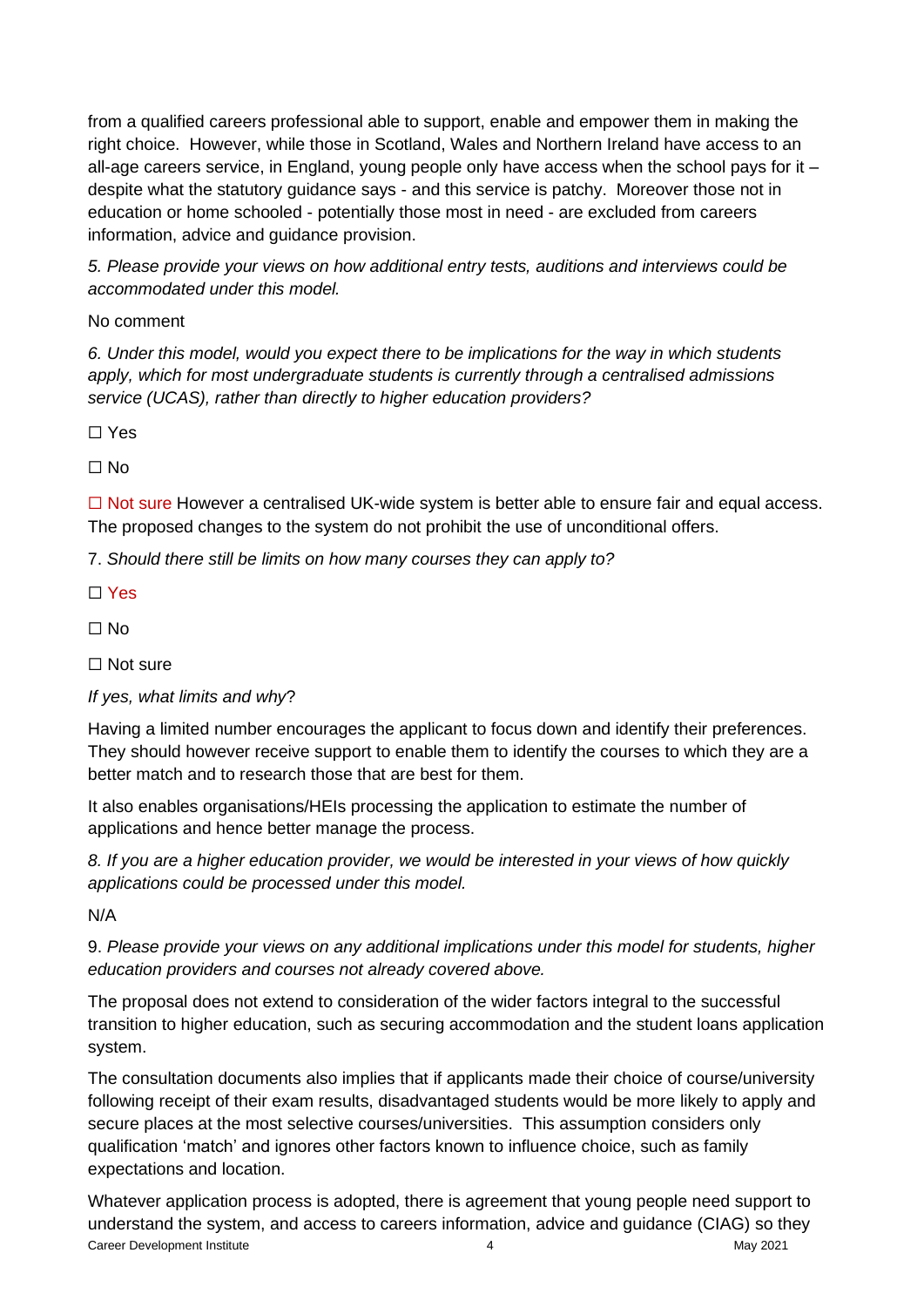are aware of all options and able to make informed decisions. Crucially none of this is reliant on the publication of exam results and while not directly involved in the delivery of qualifications, professionally qualified career advisers are well-placed to offer this support.

# *Model 2: 'pre-qualification applications with post-qualification offers and decisions' Applications made during term-time (as now), but offers made after Results Day*

*• This model could be implemented with smaller changes to results day and University start dates. Alternatively, as with model 1, it could create a longer window of approximately 9-10 weeks for the making and accepting of offers.*

*• Students apply in the normal way, and at more or less the same time as they currently do. However, applications are held in the system until the results dates (which could be brought forward by a week or two) and offers are only made once results are known.*

*• Under this model students would require significantly less support over the summer with their applications. However, some students may require support in deciding which offer to accept. As under model 1 we recognise there are potential implications for teachers; however our preference is to minimise any impact and avoid requiring any changes to teachers' statutory terms and conditions. We would encourage respondent to provide views and suggestions on this issue.*

*• In order to ensure that no offers are made in advance of the results day, we envisage that the full application could be held by a third party such as UCAS, and then released after Results Day, with some headline data released to providers to enable the planning of intakes, and facilitation of additional recruitment procedures, where these are necessary. So, for example, we will want to look at ways in which courses that require auditions and/or interviews can be accommodated before results days. We would particularly welcome thoughts on how this could*  work in practice. We would also welcome views on how we might ensure that there is a level *playing field between providers and providers are prevented from bypassing the agreed system.*

*• This model would have implications for, amongst others, higher education providers and sector bodies, schools, FE colleges, students, teachers and organisations involved in the delivery of qualifications. Through this consultation we plan to gather evidence to understand these implications in more detail and to minimise any adverse effects should we move forward with implementing a PQA system.*

### *Questions for Model 2*

*Under Model 2, students may not be provided with predicted grades to apply to HE with.*

*1. Do you think this system would be better than the current system, worse, or no significant improvement? In the text box below, you can refer to the potential costs, adverse effects or implementation challenges of such a reform.*

 $\Box$  Better than the current system

 $\Box$  Worse than the current system

### □ No significant improvement

*Please provide your views on the support applicants will need to make their applications to Higher Education under this model, and do you have views on when and how this could be offered?*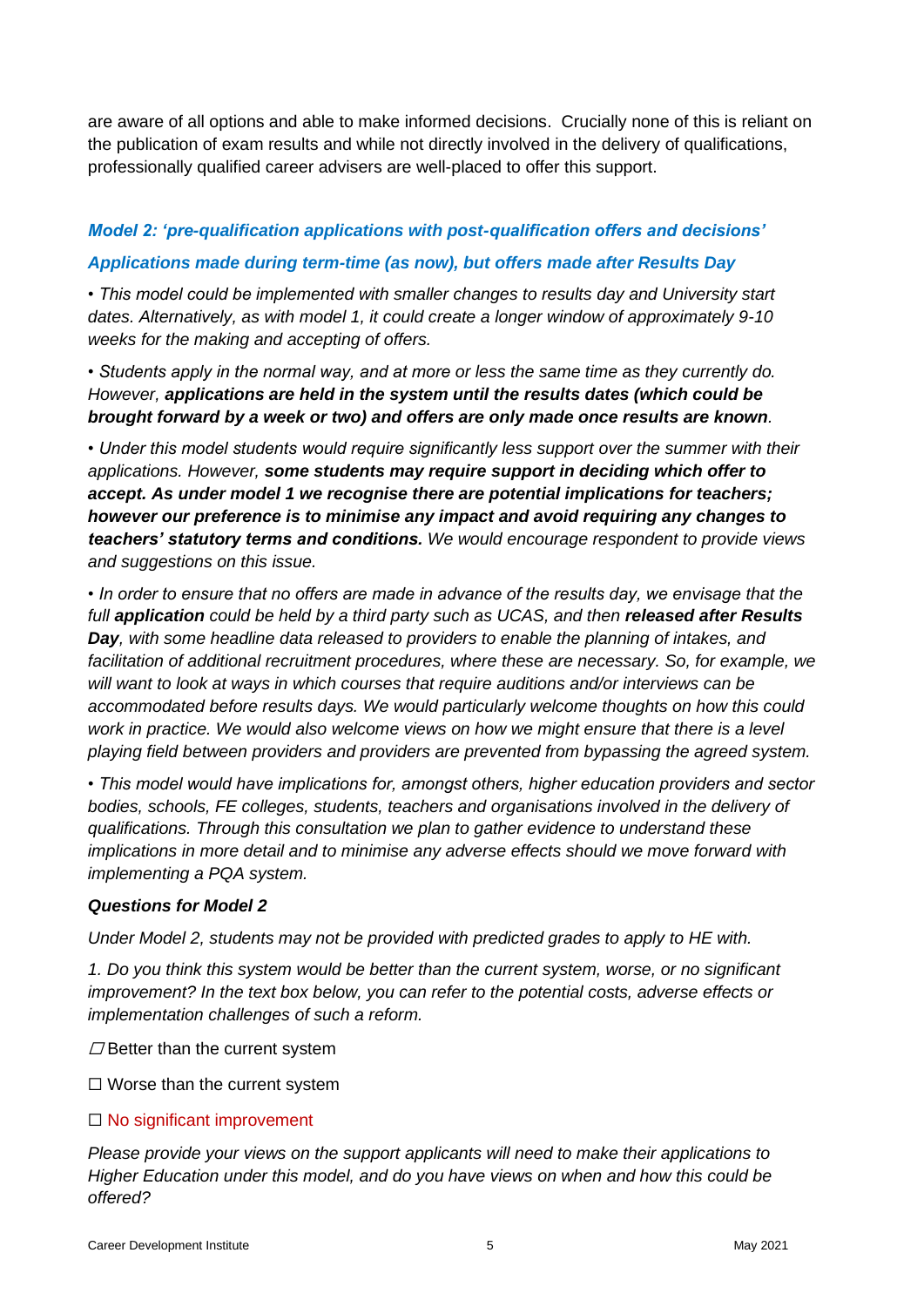*This can include reference to support for researching and completing applications. It could also refer to ensuring that all applications are treated fairly by higher education providers.*

The response from the CDI would be the same as expressed in Model 1 - Question 1.

*2. Please provide your views on the support applicants will need to make their applications to Higher Education under this model, and do you have views on when and how this could be offered* 

The response from the CDI is the same as in Model 1- Question 3

3.Do you have views on any additional factors that should be considered in relation to potential *effects on disadvantaged groups, and students with disabilities, mental health issues or other special needs?*

The response from the CDI is the same as in Model 1 - Question 4.

4. *Please provide your views on how students could make choices on which courses and institutions to apply for under this model. Your answer could reference the use of ongoing assessment, mock exam grades and prior attainment (e.g. at GCSE).*

As under any model, students would benefit from the provision of careers education and guidance with access to a qualified careers professional. As well as supporting them to make well-informed choices, this would enable them to understand the relevance of their education to their career plans or vocational identity and the longer term impact of assessment and exam grades.

*5. Under this model, would you expect there to be implications for the way in which students apply, which for most undergraduate students is currently through a centralised admissions service (UCAS), rather than directly to higher education providers*?

Not sure. It may increase the complexity for those applying medicine/dentistry/veterinary science or Oxbridge. Also, those making direct application (e.g. drama and dance) alongside university applications. In most instances, a centralised UK-wide system is better able to ensure fair and equal access, although it seems the proposed changes to the system do not prohibit the use of unconditional offers and the issues arising from this.

*6. Should there still be limits on how many courses they can apply to?*

☐ Yes

☐ No

☐ Not sure

*If yes, what limits and why?*

The response from the CDI is the same as Model 1 - Question 7.

*7. If you are a higher education provider, we would be interested in your views of how quickly applications could be processed under this model.*

N/A

8*. Please provide your views on how additional entry tests, auditions and interviews could be accommodated under this model.*

N/A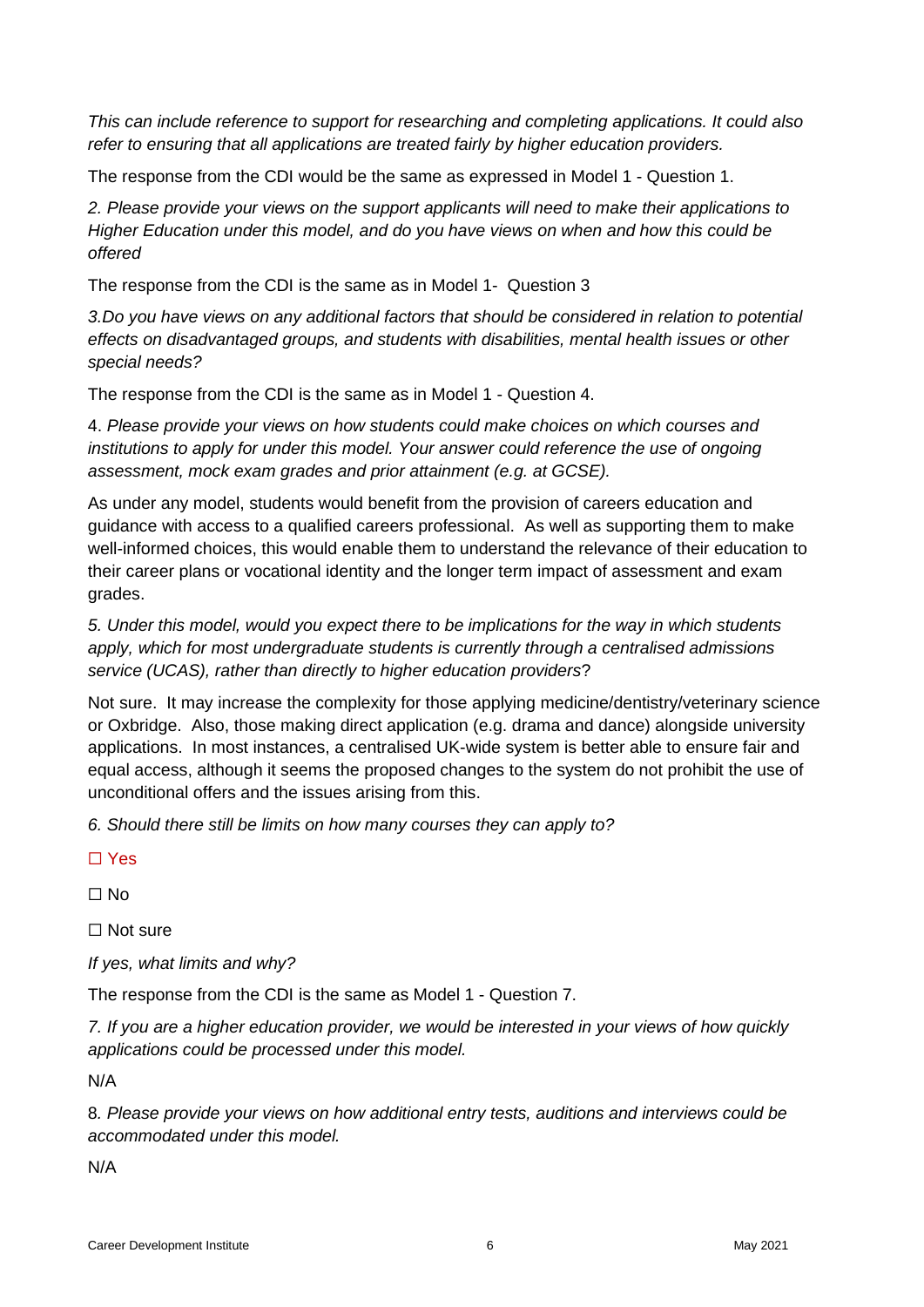## *Under Model 2, offers would be made to applicants after results day, outside of term time.*

*9. Please provide your views on the support students will need to make their applications to Higher Education under this model, and do you have views on when and how this could be offered?*

Students will (like under the current system) need support to assess any offers they receive and to determine which is in their best interest to accept. Although an important deciding factor, choice of course/university should not be reduced to the matching of qualifications alone, issues of career ideas, career paths and progression routes, together with personal lifestyle preferences also need to be taken into account. Further support will also be necessary should no offers be received, alongside guidance on what happens next under any new PQA system.

Students will also require support to finalise arrangements over student loans and in navigating university student accommodation systems. For care leavers, those with special needs and any person on state benefits this can be a complex process involving a number of professionals.

To provide the support students need will require teachers, professional careers advisers and university admission tutors, all to be available outside of term-time and for a substantial period of time compared with the current arrangements of elected school/college personnel being available on results day. Subject to the period of availability required, some teachers may need to have their terms and conditions amended, likewise, those careers advisers employed on 'term-time only' contracts. It will also impact on guidelines on the taking of annual leave for university admissions personnel, and many academics, available under the current system, will not be available for advice or consultation.

10. *Please provide your views on any additional implications under this model for students, higher education providers and courses not already covered above.*

The CDI would refer the reader to comments made under Model 1 - Question 9.

# **Further Questions**

*A PQA system could remove the requirement for school and college teachers to provide predicted grades for students applying to Higher Education through UCAS applications.* 

*Implementing PQA could have practical implications across the education system, not only Higher Education. Depending on how PQA was delivered, it could mean bringing Level 3 "Results Days" forward in schools and further education colleges, potentially making changes to examination dates and setting up different support arrangements for students applying to Higher Education. For universities, the processing of applications may need to be done over a shorter period, and we are looking for views on how application processes that typically involve information in addition to Level 3 results, such as auditions, interviews or additional exams, can be incorporated into PQA delivery.*

*1. Please provide your views on how the education sector could support the implementation of a PQA system. This can refer to the roles of schools, further education colleges, higher education providers and charities/representative bodies and can include suggestions around staffing, infrastructure and funding.*

Career Development Institute 7 May 2021 For as long as government chooses to overlook the contribution of career professionals to support, enable and empower young people to make life-changing decisions and successful transitions, the lack of investment in the role they play in schools, college and higher education will continue. A Careers Guidance Guarantee: Every young person should have the guarantee of access to personal guidance from a professionally qualified careers adviser. Under PQA, the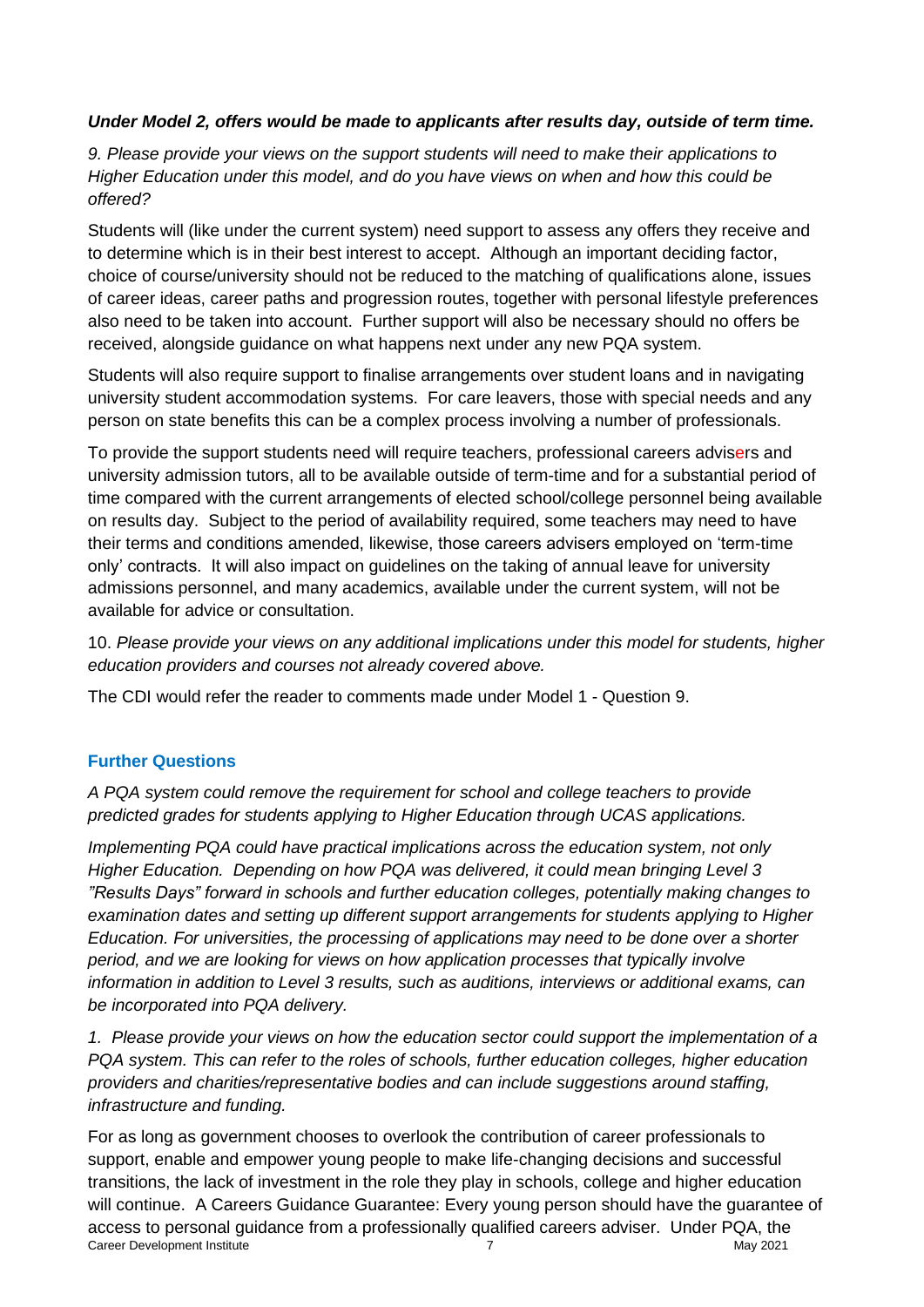importance of this increases as pressure on students to secure a place within a shortened window of opportunity could easily obscure selecting the best choice for them.

If examination dates are brought forward schools and colleges will be required to address the amount of content within a shorter time frame. Therefore, examinations bodies should be consulted over the subject content covered within the programme and the assessment.

The educational sector would need to engage in a cultural shift away from an expectation of there being 'a summer break' and a recognition of additional pressure in the later summer term over a more sustained period, especially on those supporting transitions to higher education.

*2. Should personal statements be removed from the application process?*

- ☐ Yes
- $\Box$  No
- ☐ Not sure

## *Please provide a reason for your answer.*

The personal statement provides an important opportunity for the applicant to explain the reasons for their interest in the course and the steps they have taken towards being able to study their chosen subject at a higher level. It is a means by which they can provide a more rounded picture of themselves, highlighting aspects of themselves that are relevant to the choice of study but perhaps not evident from their qualifications alone. It is a place where they can explain any extenuating circumstances that may have affected their performance or contributed to their choice or career ideas. Such factors can enable admissions officers to select between two otherwise equally suited applicants. Constructing the personal statement also enables the applicant to reflect on themselves, their achievements and gain a stronger sense of self and their commitment to the chosen course of action.

Correct spelling and the grammatical structure of the personal statement are important factors. However, these should be addressed in the preparation of the statement, not give cause for it to be removed from the application process. Moreover, it provides experience of writing about oneself succinctly, clearly and accurately - an essential skill for successful employment applications and entering the labour market.

*3. Please provide your views on the impact of schools and colleges no longer using predicted grades to guide students in their higher education choices.*

For as long as higher education institutions require certain grades or a specified number of UCAS points, schools and colleges will provide grade predictions to guide students. This is so they are able to access their current situation against a future goal, the extent to which that goal or opportunity matters, the likelihood of it being achievable and to decide what steps they should take to attain the goal.

### **Students currently outside the UCAS system**

As international students, part-time and mature students fall outside the scope of the PQA and I am not aware of the PQA having adverse impact I have not responded to this set of questions.

# **Public Sector Equality Duty (PSED)**

*The full PSED assessment can be found on the consultation host page.*